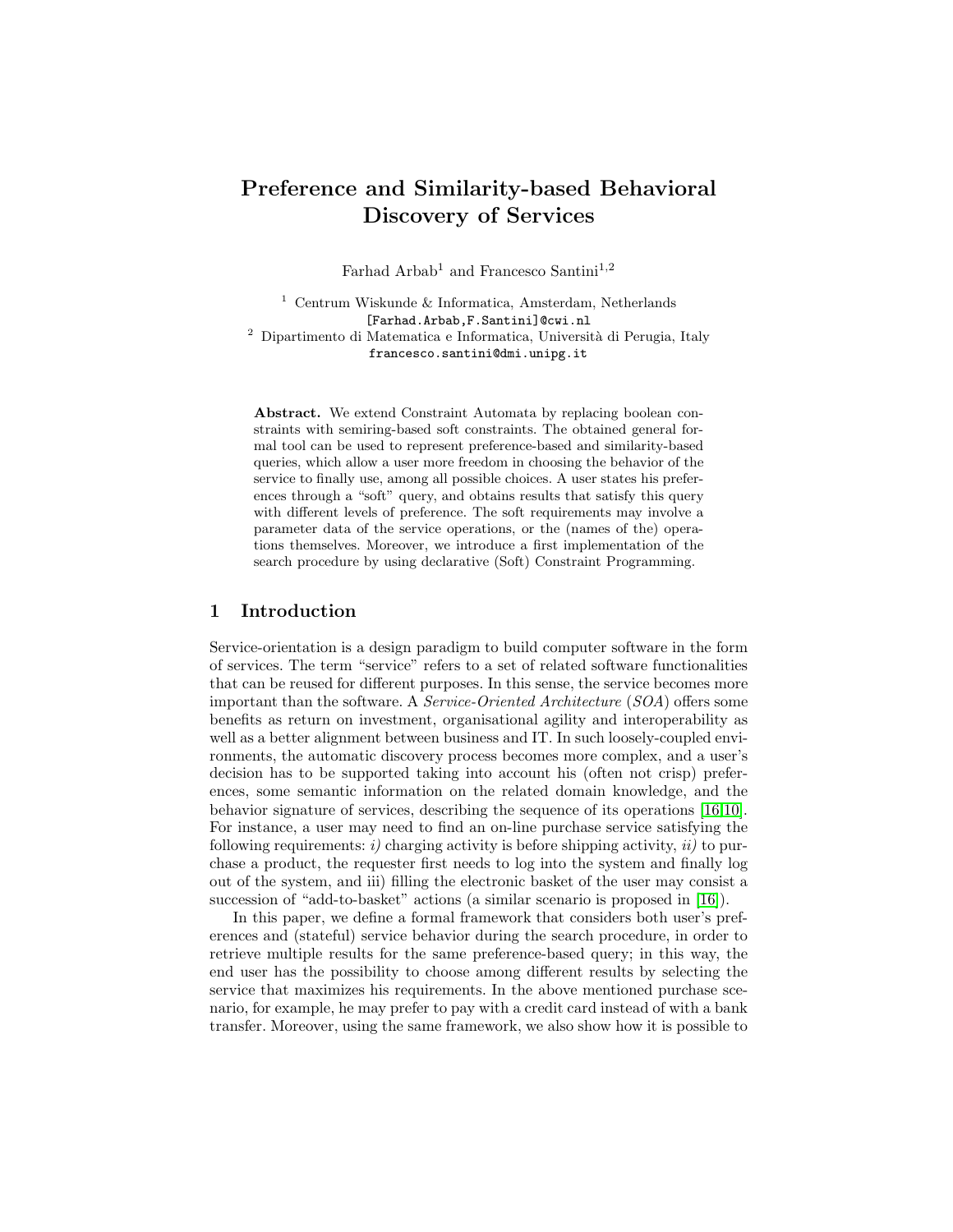represent similarity-based search, in order to find the services that perform operations "similar" to those requested. These services can be valid alternatives for the user in case the "best" service is not available at the moment, for example, due to failures or high number of requests. In Sec. [2](#page-1-0) we report the related work, showing that no general formal framework has been proposed in the literature for such tasks, and this dearth is even more striking if we consider the behavior of the services (i.e. the sequence of the operations).

In Sec. [3](#page-2-0) we summarize the background on soft constraints, showing the basic operations of this parametric preference-based framework [\[5](#page-14-2)[,4\]](#page-14-3).

As a first result of this paper, in Sec. [4](#page-4-0) we extend Constraint Automata [\[2\]](#page-14-4) in order to deal with preferences on data-constraints: instead of (classical) boolean constraints, we adopt semiring-based soft constraints, which can model any preference system as long as it can be cast into a semiring algebraic structure. However, also boolean constraints can be represented with semirings (see Sec. [3\)](#page-2-0), and used in the same framework as well. Services behavior has been already described as Constraint Automata in [\[13\]](#page-14-5).

In Sec. [5](#page-8-0) we show how to model preference-based queries according to the theory presented in Sec. [4.](#page-4-0) The names of the service operations correspond to the names on the automaton transitions (i.e., the synchronization constraints [\[2\]](#page-14-4)), and they represent the behavior of the service the user is interested in. At the same time, soft data-constraints model the preference on the data taken as I/O by each operation. For example, the data required for the *charging* operation can involve a bank transfer, a credit card number, or pay-on-delivery with cash. For instance, a user may prefer the second method over the other two. In Sec. [5](#page-8-0) we also demonstrate that the formal results of Sec. [4,](#page-4-0) as the join and hiding operations on automata, and simulation/bisimulation relationships between automata, can be used to reason on preference-based queries.

In Sec. [6](#page-11-0) we focus our attention on similarity-based search. In this scenario, a user is interested in retrieving also services with "similar" operations; therefore, soft constraints define a preference for the operation names, and not for their I/O data as in Sec. [5.](#page-8-0) For example, instead of the *Charging* service, a service named *SendEstimate* could be used by a user to receive a purchase-estimate (and then buy with a phone call). In this case, the names (and the services) *Charging* and *SendEstimate* are "similar". Moreover, we show how to solve this search problem as a *Soft Constraint Satisfaction Problem* (*SCSP*) [\[5](#page-14-2)[,4\]](#page-14-3).

We suppose the availability of meaning and similarity-scores of names as computed from a proper domain-specific ontology [\[14\]](#page-14-6) (as proposed by other works in Sec. [2\)](#page-1-0): in this paper we focus on the representation of preference/similaritybased queries, and the formal computational framework we propose solve them. Finally, in Sec. [7](#page-13-0) we draw our final conclusions and explain our future work.

## <span id="page-1-0"></span>2 Related Work

In [\[16\]](#page-14-0) the authors propose a new behavior model for WSs using automata and logic formalisms. Roughly, the model associates messages with activities and adopts the IOPR model (i.e., Input, Output, Precondition, Result) in *OWL-S* [\[14\]](#page-14-6) to describe activities. An automaton structure is used to model the service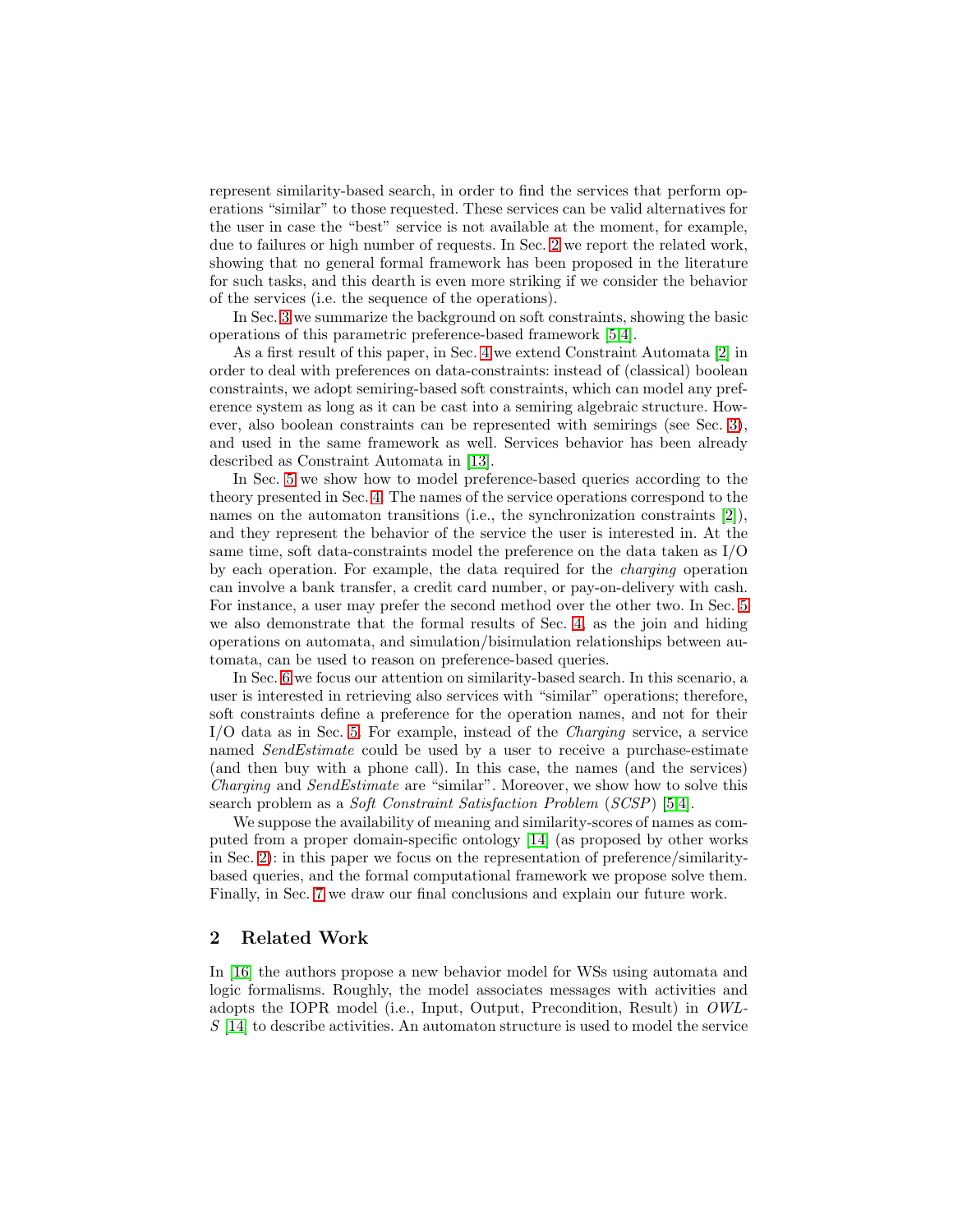behavior. A new query language is developed to express temporal and semantic properties on service behaviors. Query evaluation algorithms are developed; an optimization approach using tree structures and heuristics is shown to improve the performance. However, similarity-based search is not mentioned in [\[16\]](#page-14-0).

The model presented in [\[17\]](#page-14-7) relies on a simple and extensible keyword-based query language and enables efficient retrieval of approximate results, including approximate service compositions. Since representing all possible compositions and all approximate concept references can result in an exponentially-sized index, the authors investigate clustering methods to provide a scalable mechanism for service indexing. In [\[9\]](#page-14-8) the problem of behavioral matching is translated to a graph matching problem, and existing algorithms are adapted for this purpose.

In [\[3\]](#page-14-9), the authors propose a crisp translation from interface description of WSs to classical crisp *Constraint Satisfaction Problems*. Therefore, no service behavior is considered and it is not possible to quantitatively reason on similarity/preference involving different services: it is not possible to widen the results of a query by obtaining similar services. In [\[19\]](#page-14-10), a semiring-based framework is used to model and compose QoS features of WSs. However, no notion of similarity relationship is given in in [\[19\]](#page-14-10).

In [\[7\]](#page-14-11) the authors propose a novel clustering algorithm that groups names of parameters of web-service operations into semantically meaningful concepts. These concepts are then leveraged to determine similarity of inputs (or outputs) of web-service operations. In [\[15\]](#page-14-12) the authors propose a framework of fuzzy query languages for fuzzy ontologies, and present query answering algorithms for these query languages over fuzzy *DL-Lite* ontologies.

In [\[10\]](#page-14-1) the authors propose a metric to measure the similarity of semantic services annotated with an *OWL ontology*. Similarity is calculated by defining the intrinsic information value of a service description based on the "inferencibility" of each of *OWL Lite* constructs. The authors of [\[11\]](#page-14-13) present an approach to hybrid semantic WSs matching that complements logic-based reasoning with approximate matching based on syntactic Information-Retrieval-based similarity computations. Finally, in [\[18\]](#page-14-14), the authors propose a retrieval method to assess the similarity of available service interfaces with a provided desired-service description, extended to include semantically similar words according to *wordNet*.

The solution in this paper appears to be more general and comprehensive compared to the works in this section, since it can be adapted to any semiring-like metrics, and comes with several formal tools for reasoning over the queries (e.g., join and hiding in Sec. [5\)](#page-8-0). Moreover, most of the proposed works do not consider the service behavior at all, but only their interfaces. In addition, we propose an implementation based on (*Soft*) *Constraint Programming*, which proves to be expressive and efficient at the same time, adopting (off-the-shelf) AI-based solving techniques in its underlying machinery.

# <span id="page-2-0"></span>3 Semirings and Soft Constraint Satisfaction Problems

A c-semiring [\[5\]](#page-14-2) (simply semiring in the sequel) is a tuple  $S = \langle A, +, \times, \mathbf{0}, \mathbf{1} \rangle$ , where A is a possibly infinite set with two special elements  $0, 1 \in A$  (respectively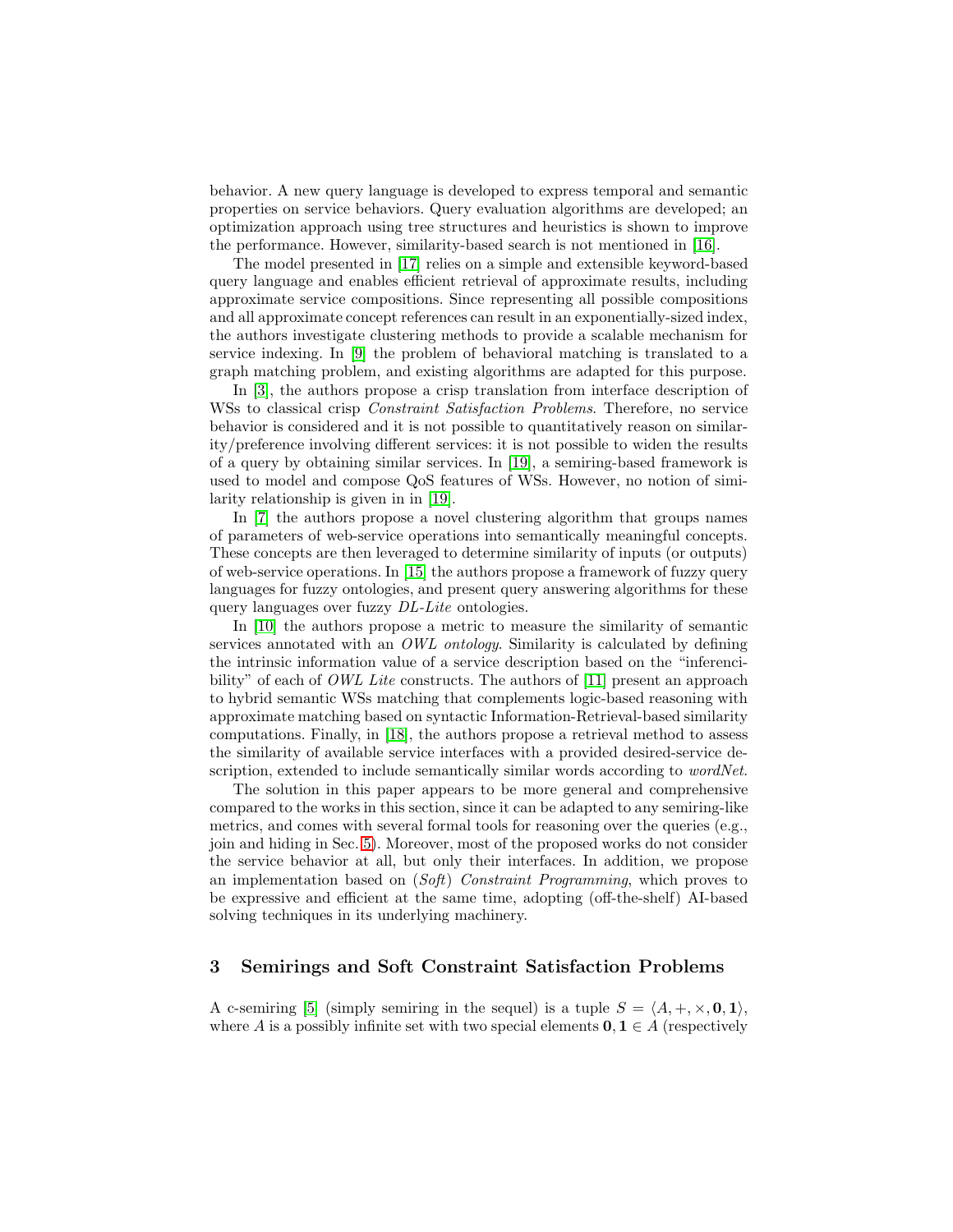the bottom and top elements of A) and with two operations  $+$  and  $\times$  that satisfy certain properties over  $A: +$  is commutative, associative, idempotent, closed and  $\bf{0}$  is its unit element and  $\bf{1}$  is its absorbing element;  $\times$  is closed, associative, commutative, distributes over  $+$ , 1 is its unit element, and 0 is its absorbing element. The + operation defines a partial order  $\leq_S$  over A such that  $a \leq_S b$  iff  $a + b = b$ ; we say that  $a \leq_S b$  if b represents a value *better* than a. Moreover, + and  $\times$  are monotone on  $\leq_S$ , **0** is its min and **1** its max,  $\langle A, \leq_S \rangle$  is a complete lattice and + is its *least upper bound* operator (i.e.,  $a+b=$  $lub(a, b)$ . Some practical instantiations of the generic semiring structure are the  $boolean \langle \{false, true\}, \vee, \wedge, false, true \rangle$ ,<sup>[3](#page-3-0)</sup>  $fuzzy \langle [0..1], \max, \min, 0, 1 \rangle$ , probabilistic  $\langle [0..1], \max, \hat{\times}, 0, 1 \rangle$  and *weighted*  $\langle \mathbb{R}^+ \cup \{+\infty\}, \min, \hat{+}, \infty, 0 \rangle$  (where  $\hat{\times}$  and  $\hat{+}$ respectively represent the arithmetic multiplication and addition).

Given a semiring  $\langle A, +, \times, \mathbf{0}, \mathbf{1} \rangle$  and  $a, b \in A$ , we define the residuated nega-tion [\[6\]](#page-14-15) of a as  $\neg a = \max\{b : b \times a = 0\}$ , where max is according to the ordering defined by  $+$  [\[6\]](#page-14-15). Note that over the boolean semiring the negation operator exactly corresponds to the logic negation, since  $\neg 0 = \max\{b : b \times 0 = 0\}$  and  $b = 1$ , while when  $\neg 1 = \max\{b : b \times 1 = 0\}$  then the only possibility is  $b = 0$ .

A *soft constraint* [\[5\]](#page-14-2) may be seen as a constraint where each instantiation of its variables has an associated preference. Given  $S = \langle A, +, \times, \mathbf{0}, \mathbf{1} \rangle$  and an ordered finite set of variables  $V$  over a domain  $D$ , a soft constraint is a function which, given an assignment  $\eta: V \to D$  of the variables, returns a value of the semiring, i.e.  $c:(V \to D) \to A$ . Let  $\mathcal{C} = \{c \mid c: D^{|I \subseteq V|} \to A\}$  be the set of all possible constraints that can be built starting from  $S$ ,  $D$  and  $V$ : any function in C depends on the assignment of only a (possibly empty) finite subset  $I$  of  $V$ , called the *support*, or *scope*, of the constraint. For instance, a binary constraint  $c(x, y) = x + y$  (i.e.,  $\{x, y\} = I \subseteq V$ ) is defined on the support  $supp(c) = \{x, y\}.$ Note that  $c\eta[v := d]$  means  $c\eta'$  where  $\eta'$  is  $\eta$  modified with the assignment  $v := d$ . Note also that c $\eta$  is the application of a constraint function  $c: V \to D \to A$  to a function  $\eta: V \to D$ ; what we obtain is a semiring value  $c\eta = a^{4}$  $c\eta = a^{4}$  $c\eta = a^{4}$ .

Given the set C, the combination function  $\otimes$  :  $\mathcal{C} \times \mathcal{C} \rightarrow \mathcal{C}$  is defined as  $(c_1 \otimes c_2)\eta = c_1\eta \times c_2\eta$  [\[5\]](#page-14-2);  $supp(c_1 \otimes c_2) = supp(c_1) \cup supp(c_2)$ . Given the set C, the combination function  $\oplus : \mathcal{C} \oplus \mathcal{C} \to \mathcal{C}$  is defined as  $(c_1 \oplus c_2)\eta = c_1\eta + c_2\eta$  [\[4\]](#page-14-3);  $supp(c_1 \oplus c_2) = supp(c_1) \cup supp(c_2)$ . Informally, the ⊗/⊕ builds a new constraint which associates with each tuple of domain values for such variables a semiring element which is obtained by multiplying/summing the elements associated by the original constraints to the appropriate sub-tuples. Given a constraint  $c \in \mathcal{C}$ and a variable  $v \in V$ , the *projection* [\[5\]](#page-14-2) of c over  $V \setminus \{v\}$ , written  $c \Downarrow_{(V \setminus \{v\})}$  is the constraint c' such that  $c'\eta = \sum_{d \in D} c\eta[v := d]$ . Informally, projecting means eliminating some variables from the support. Given a soft constraint  $c, \neg c$  is a constraint such that if  $c\eta = a$  then  $\neg c\eta = \neg a$  [\[6\]](#page-14-15), where  $supp(c) = supp(\neg c)$ .

The partial order  $\leq_S$  over C can be easily extended among constraints by defining  $c_1 \sqsubseteq_S c_2 \iff c_1 \eta \leq_S c_2 \eta$ . In order to define constraint equivalency we have  $c_1 \equiv_S c_2 \iff c_1 \eta =_S c_2 \eta$  and  $supp(c_1) = supp(c_2)$ .

<sup>&</sup>lt;sup>3</sup> The *boolean* semiring can be used to represent classical crisp constraints.

<span id="page-3-1"></span><span id="page-3-0"></span><sup>&</sup>lt;sup>4</sup> the constraint function  $\bar{a}$  always returns the value  $a \in A$  to all assignments of domain values, e.g.  $\bar{0}$  and  $\bar{1}$  functions always return 0 and 1 respectively.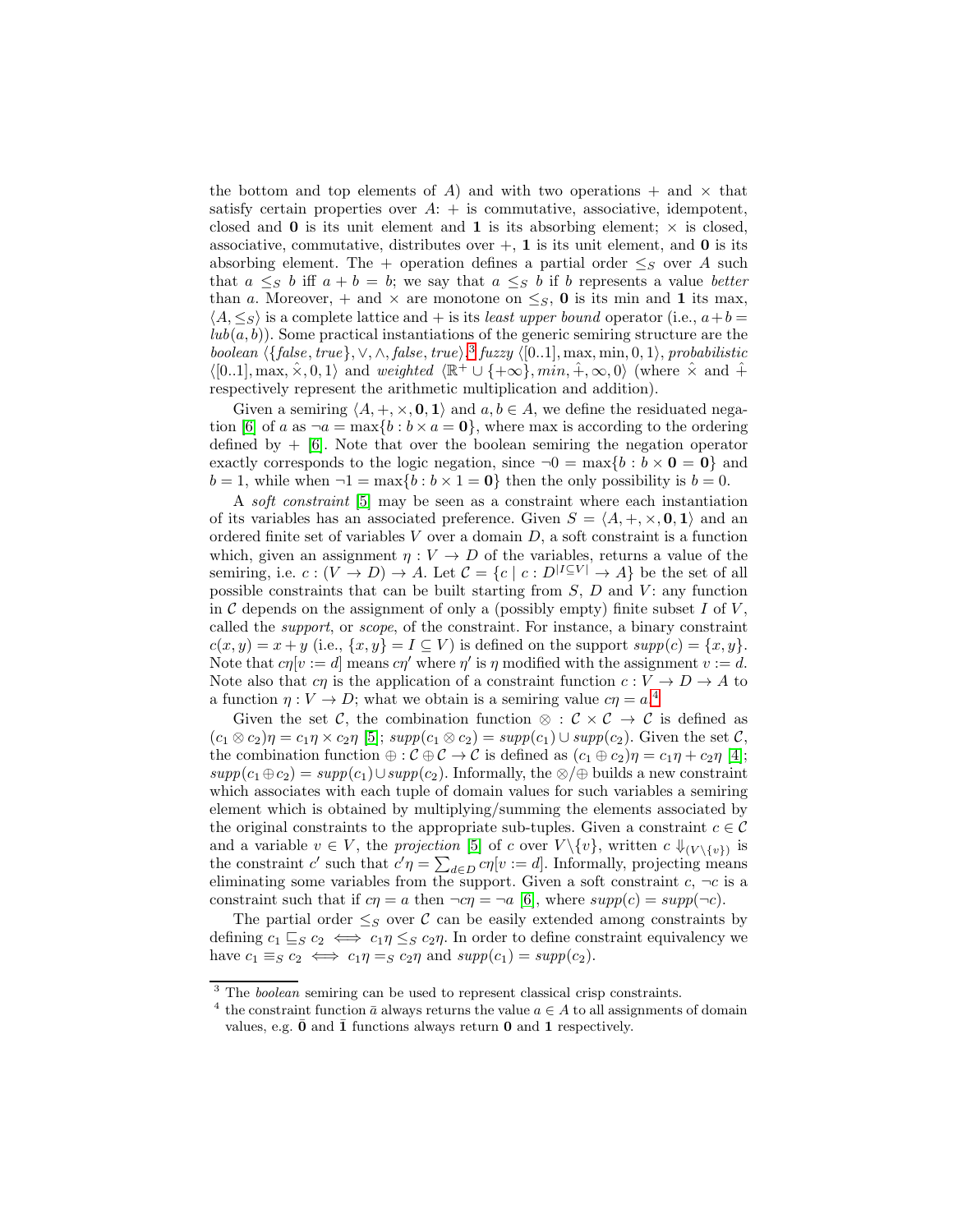



<span id="page-4-1"></span>Fig. 1. A graphical representation of four *weighted* constraints, e.g.,  $c_2$  =  $c_3 \otimes c_4$ .

Fig. 2. A soft CSP based on a weighted semiring.

In Fig. [1](#page-4-1) we show a graphical example of four *weighted* constraints (i.e., defined in the *weighted* semiring), where we have  $c_3 \otimes c_4 = c_2, c_4 \sqsubseteq c_3, c_3 \sqsubseteq c_2$ ,  $c_3 \sqsubseteq c_1$ , but  $c_2 \not\sqsubseteq c_1$  because of the gray region, where  $c_1 \sqsubseteq c_2$  instead; moreover, in Fig. [1](#page-4-1) we can see that  $supp(c_1) = supp(c_2) = supp(c_3) = supp(c_4) = \{x\}.$ 

A SCSP [\[5\]](#page-14-2) is defined as a quadruple  $P = \langle S, V, D, C \rangle$ , where  $C \subseteq C$  is the constraint set of the problem P. The *best level of consistency* notion defined as blevel(P) =  $Sol(P) \Downarrow_{\emptyset}$ , where  $Sol(P) = \bigotimes C$  [\[5\]](#page-14-2). A problem P is  $\alpha$ -consistent if  $blevel(P) = \alpha$  [\[5\]](#page-14-2); P is instead simply "consistent" iff there exists  $\alpha >_{S} 0$ such that P is  $\alpha$ -consistent [\[5\]](#page-14-2). P is inconsistent if it is not consistent. Figure [9](#page-10-0) shows a SCSP as a graph: S corresponds to the *weighted* semiring, i.e.  $\overline{\mathbb{R}^+ \cup \mathbb{R}^+}$  ${\mathcal{H}} = {\mathcal{L}}$ , min,  $\hat{+}, \infty, 0$ . Variables  $(V = {x, y} )$  and constraints  $(C = {c_1, c_2, c_3})$ are represented respectively by nodes and arcs (unary for  $c_1$  and  $c_3$ , and binary for  $c_2$ ), and semiring values are written to the right of each variable assignment of the constraint, where  $D = \{a, b\}$ . The solution of P in Fig. [9](#page-10-0) associates a preference to every domain value of  $x$  and  $y$  by combining all the constraints, i.e.  $Sol(P) = \bigotimes C$ . For instance, for the assignment  $\langle a, a \rangle$  (that is,  $x = y = a$ ), we compute the sum of 1 (which is the value assigned to  $x = a$  in constraint  $c_1$ ), 5 (which is the value assigned to  $\langle x = a, y = a \rangle$  in  $c_2$ ) and 5 (which is the value for  $y = a$  in  $c_3$ ). Hence, the resulting preference value for this assignment is 11. For the other assignments,  $\langle a, b \rangle \rightarrow 7, \langle b, a \rangle \rightarrow 16$  and  $\langle b, b \rangle \rightarrow 16$ . The *blevel* for the example in Fig. [9](#page-10-0) is 7, related to the assignment  $x = a, y = b$ .

## <span id="page-4-0"></span>4 Soft Constraint Automata

Constraint Automata were introduced in [\[2\]](#page-14-4) as a formalism to describe the be-havior and possible data flow in coordination models (e.g., the Reo language [\[2\]](#page-14-4)); they can be considered as acceptors of *Timed Data Streams* (*TDS*) [\[1\]](#page-14-16). In this section we extend some of the definitions given in [\[2\]](#page-14-4) in order to obtain *Soft Constraint Automata* (*SCA*). We now recall the definition of *TDS* from [\[1\]](#page-14-16), while extending it using the softness notions provided in Sec. [3:](#page-2-0) we name this result as *Timed Weighted Data Streams* (*TWDS*). For convenience, we consider only infinite behavior and infinite streams that correspond to infinite "runs" of our soft automata, omitting final states including deadlocks.

<span id="page-4-2"></span>Definition 1 (Timed Weighted Data Streams). *Let Data be any set and*  $Data^{\omega} = {\lambda | \lambda : \{0, 1, 2, ...\} \rightarrow Data},$  where  $Data^{\omega}$  is the set of infinite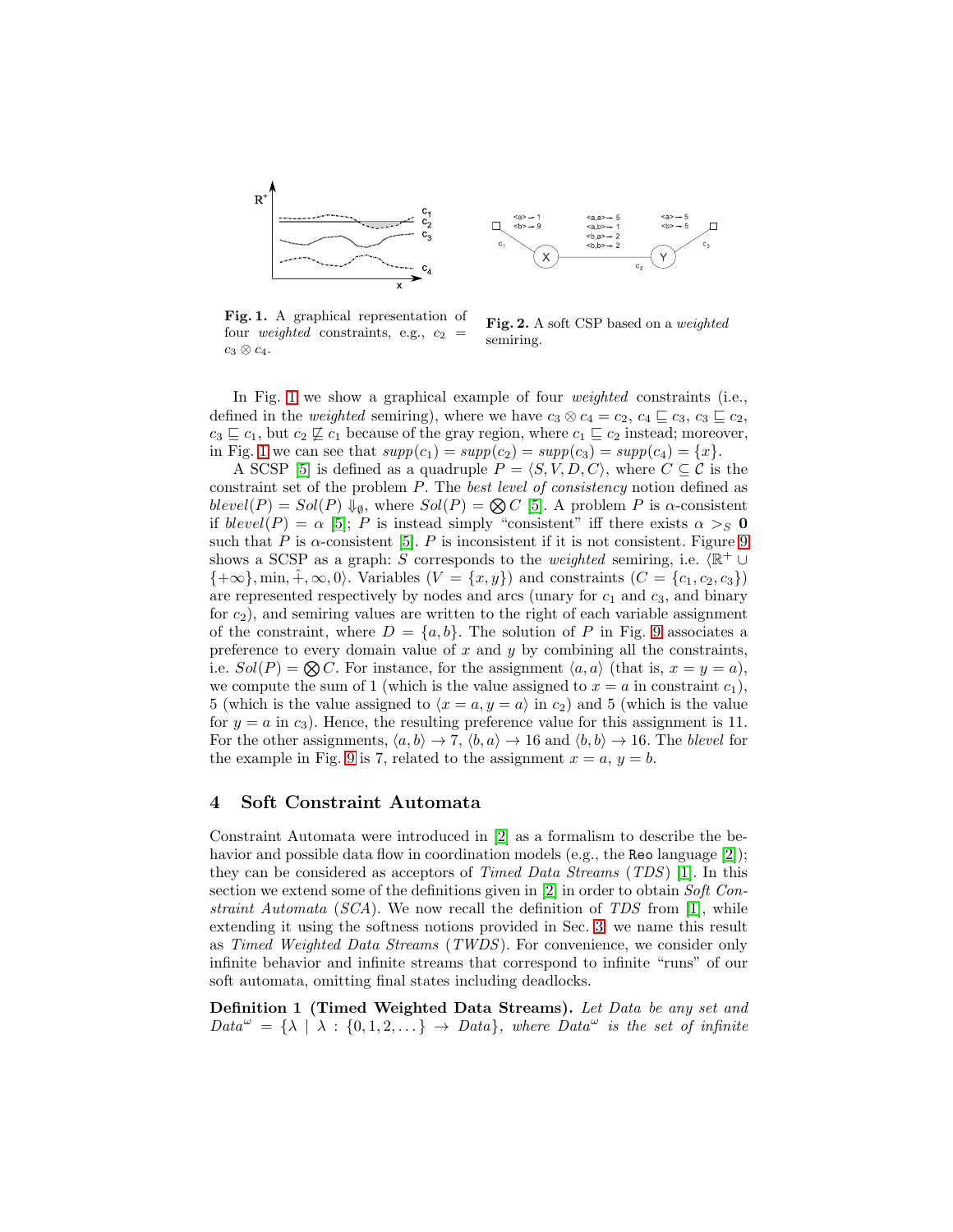*sequences over Data, and given a semiring*  $S = \langle A, +, \times, \mathbf{0}, \mathbf{1} \rangle$ *, a Timed Weighted Data Stream (* TWDS*) is defined as:*

$$
TWDS = \{ \langle \lambda, l, a \rangle \in Data^{\omega} \times \mathbb{R}_+^{\omega} \times A^{\omega} : \forall k \ge 0 : l(k) < l(k+1) \text{ and } \lim_{k \to +\infty} l(k) \}
$$

Thus, a *TWDS* triplet  $\langle \lambda, l, a \rangle$  corresponds to a data stream  $\lambda \in Data^w$ , a time string  $l \in \mathbb{R}^{\omega}_+$  and a preference stream  $a \in A^{\omega}$ . The time stream l indicates, for each data item  $\lambda(k)$ , the moment  $l(k)$  at which it is being input or output, while the preference stream provides a preference score for each  $\lambda(k)$ .

Constraint Automata [\[2\]](#page-14-4) use a finite set N of names, e.g.,  $\mathcal{N} = n_1, \ldots, n_n$ , where  $n_i$  stands for the *i*-th input/output port. The transitions of *SCA* are labeled with pairs consisting of a non-empty subset  $N \subseteq \mathcal{N}$  and a soft (instead of crisp as in [\[2\]](#page-14-4)) data-constraint c. Soft data-constraints can be viewed as an association of data assignments with a preference for that assignment. Formally,

<span id="page-5-0"></span>Definition 2 (Soft Data-Constraints). *Soft data-constraints are functions*  $c : (d_{N\subset \mathcal{N}} \to Data) \to A$  *defined over a semiring*  $S = \langle A, +, \times, \mathbf{0}, \mathbf{1} \rangle$ *, where*  $d_N = \{d_n | n \in \mathcal{N}\}\$  represents the data items associated with every port n in N, and Data *is the domain of values that pass through ports in* N. Soft data*constraints are given by the following grammar:*

$$
\mathit{c}_{d_N \subset \mathcal{N}} ::= \ \bar{\mathbf{0}} \mid \bar{\mathbf{1}} \mid \mathit{c}_1 \oplus \mathit{c}_2 \mid \mathit{c}_1 \otimes \mathit{c}_2 \mid \neg \mathit{c}
$$

*where*  $d_{N\subset\mathcal{N}}$  *is the support of the constraint, i.e. the set of data names that determine its preference (see Sec. [3\)](#page-2-0).*

Informally, a soft data-constraint is a function that returns a preference value  $a \in A$  given an assignment for the names  $d_N$  in its support. In the sequel, we write  $SDC(N, Data)$ , for a non-empty subset N of N, to denote the set of soft data-constraints. We will use *SDC* as an abbreviation for *SDC*(N, *Data*). Note that in Def. [2](#page-5-0) we assume a global data domain *Data* for all names, but, alternatively, we can assign a data domain  $Data_{n_i}$  for every name  $n_i \in \mathcal{N}$ .

We can say that an assignment  $\eta$  for the names  $d_N$  satisfies c with a preference of  $a \in A$ , if  $c\eta = a$ . Equivalence and logical implication for soft data-constraints are defined as in Sec. [3:](#page-2-0) we respectively write  $c_1 \equiv c_2$ , and  $c_1 \sqsubseteq c_2$ .

Note that by using the *boolean* semiring (see Sec. [3\)](#page-2-0), thus within the same semiring-based framework, we can exactly model the "crisp" data-constraints presented in the original definition of Constraint Automata [\[2\]](#page-14-4). Therefore, Constraint Automata are contained in Def. [3.](#page-5-1) Note also that weighted automata, with weights taken from a proper semiring, have already been defined in the literature [\[8\]](#page-14-17); in *SCA*, weights are determined by a constraint function instead.

<span id="page-5-1"></span>Definition 3 (Soft Constraint Automata). *A Soft Constraint Automaton is a tuple*  $\mathcal{T}_S = (\mathcal{Q}, \mathcal{N}, \longrightarrow, \mathcal{Q}_0, S)$  *where* i) S *is a semiring*  $\langle A, +, \times, \mathbf{0}, \mathbf{1} \rangle$ , ii) Q *is a finite set of states,* iii)  $N$  *is a finite set of names,* iv)  $\longrightarrow$  *is a finite subset of*  $Q \times 2^N \times SDC \times Q$ , called the transition relation of  $\mathcal{T}_S$ , and v)  $Q_0 \subseteq Q$  is *the set of initial states. We write*  $q \xrightarrow{N,c} p$  *instead of*  $(q, N, c, p) \in \rightarrow$ *. We call* N the name-set and c the guard of the transition. For every transition  $q \stackrel{N,c}{\longrightarrow} p$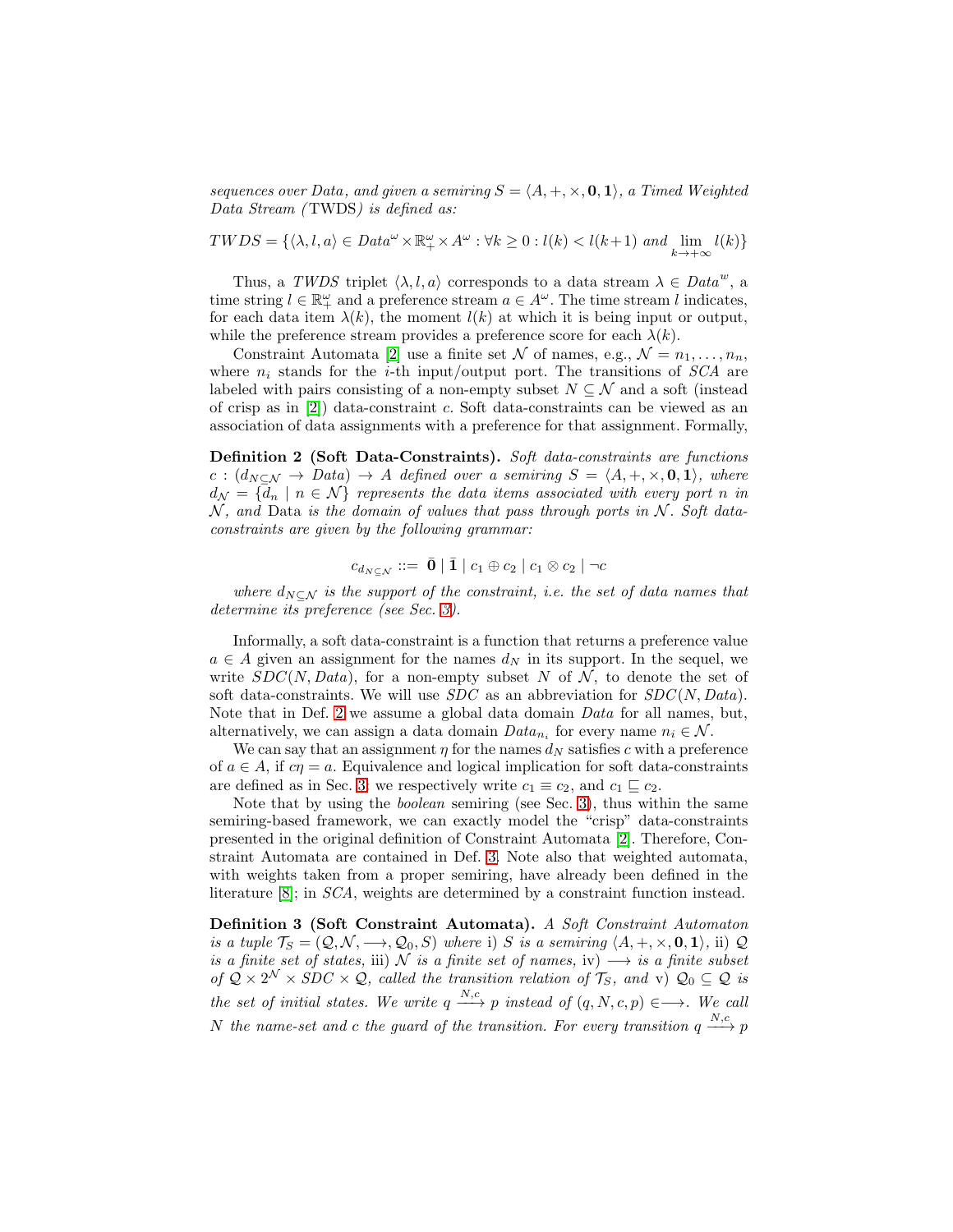*we require that i)*  $N \neq \emptyset$ *, and ii)*  $c \in SDC$  *(see Def. [2\)](#page-5-0).*  $\mathcal{T}_S$  *is called finite iff*  $Q \rightarrow$  and the underlying data-domain Data are finite.

The intuitive meaning of an *SCA*  $\mathcal{T}_S$  as an operational model for service queries is similar to the interpretation of labeled transition systems as formal models for reactive systems. The states represent the configurations of a service. The transitions represent the possible one-step behavior, where the meaning of  $q \stackrel{N,c}{\longrightarrow} p$  is that, in configuration q, the ports in  $N \in N$  have the possibility of performing  $I/O$  operations that meet the soft guard  $c$  and that leads from configuration q to p, while the other ports in  $\mathcal{N}\backslash N$  do not perform any I/O operation.  $d_N$  represent the names of the data associated with ports in  $N$ , i.e. the data transformed by the  $I/O$  operations through ports in  $N$ .

In Fig. [3](#page-6-0) we show an example of a (deterministic) *SCA*. In Fig. [4](#page-6-1) we define the *weighted* constraints  $c_1$  and  $c_2$  that describe the preference (e.g., a monetary cost) for the two transitions in Fig. [3,](#page-6-0) e.g.  $c_1\eta d_L := 2 = 5$ .

**Definition 4.** For a Soft Constraint Automaton  $\mathcal{T}_S = (\mathcal{Q}, \mathcal{N}, \rightarrow, \mathcal{Q}_0, \mathcal{S})$ , a *state*  $q \in \mathcal{Q}, N \subseteq \mathcal{N}$  *and*  $P \subseteq \mathcal{Q}$ *, we define* 

$$
sdc_{\mathcal{T}_S}(q, N, P) = \bigoplus \{c : q \xrightarrow{N,c} p \text{ for some } p \in P\}
$$

*where*  $\bigoplus$  *corresponds to the application of the*  $\oplus$  *operator presented in Sec. 3 to all the constraints of the set (*⊕ *is commutative and associative).*

Intuitively,  $sdc_{\mathcal{TS}}(q, N, P)$  is the weakest (i.e., with the best preference) soft data-constraint that ensures the existence of an  $N$ -transition from state  $q$  to  $P$ . Note that  $sdc_{\mathcal{T}_{S}}(q, N, P) = \bar{\mathbf{0}}$  if there is no N-transition from q to a P-state.

We define the language accepted by  $\mathcal{T}_S$  as

$$
\mathcal{L}_{TWDS} = \bigcup_{q \in Q_0} \mathcal{L}_{TWDS}(\mathcal{T}_S, q)
$$

where  $\mathcal{L}_{TWDS}$  denotes the language accepted by the state q (viewed as the starting state) of  $\mathcal{T}_S$ . The accepted languages on  $\mathcal{N} = \{L, M\}$  are defined as the set of all TWDS pairs  $\langle \langle \lambda, l, a_i \rangle, \langle \mu, m, a_j \rangle \rangle$  that have an infinite run in  $\mathcal{T}_S$  starting in state q. The data streams  $\lambda$  and  $\mu$  correspond to the data elements that flow through, respectively, L and M; l and m contain the time instants at which these operations take place.  $\mathcal{L}_{TWDS}(\mathcal{T}_S, q)$  consists of all pairs  $\langle \langle \lambda, l, a_i \rangle, \langle \mu, m, a_i \rangle \rangle$ such there exists a transition  $q \xrightarrow{N,c} \bar{q}$  that satisfies the following conditions:



<span id="page-6-0"></span>Fig. [3.](#page-6-0) A Soft Constraint Automaton. Fig. 4.  $c_1$  and  $c_2$  in Fig 3.

<span id="page-6-1"></span>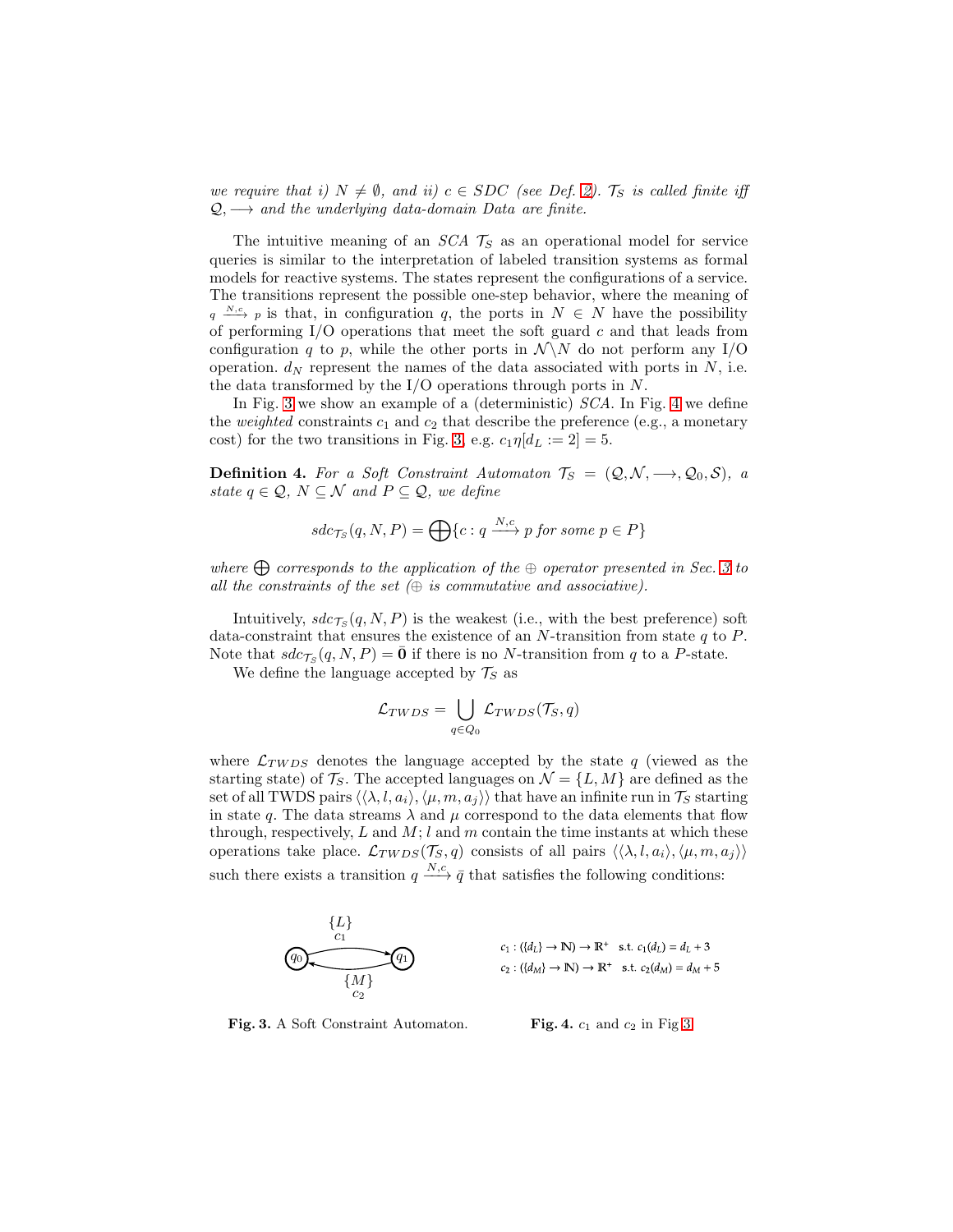$l(0) < m(0) \wedge N = \{L\} \wedge c\eta[d_L := \lambda(0)] = a_i \wedge \langle \langle \lambda', l', a_i' \rangle, \langle \mu, m, a_j \rangle \rangle \in \mathcal{L}_{TWDS}(\mathcal{T}_S, \bar{q})$ 

$$
m(0) < l(0) \land N = \{M\} \land \text{cr}[d_M := \mu(0)] = a_j \land \langle \langle \lambda, l, a_i \rangle, \langle \mu', m', a'_j \rangle \rangle \in \mathcal{L}_{TWDS}(\mathcal{T}_S, \bar{q})
$$
\n
$$
l(0) = m(0) \land N = \{L, M\} \land \text{cr}[d_L := \lambda(0), d_M := \mu(0)] = a_k \land \langle \langle \lambda', l', a'_i \rangle, \langle \mu', m', a'_j \rangle \rangle
$$

where  $\langle\langle \lambda', l', a_i'\rangle, \langle \mu', m', a_j'\rangle\rangle \in \mathcal{L}_{TWDS}$  and  $a_i, a_j, a_k >_S \mathbf{0}$ . Although the above definition is circular in case  $q = \bar{q}$ , a proper monotone operator can be formally defined [\[2\]](#page-14-4). As an example, the language accepted by the automaton in Fig. [3](#page-6-0) equals the set  $\{\langle\langle \lambda, l, a_i\rangle, \langle \mu,m, a_j\rangle\rangle\in \textit{TWDS}\times \textit{TWDS} \mid l < m < l'\}.$ 

We now define the soft join-operator of two *SCA*, performing the (natural) join of two  $\mathcal{L}_{TWDS}$ . We can use this operator to merge two queries (see Sec. [5\)](#page-8-0).

Definition 5 (Soft Product-Automaton (soft join)). *The soft productautomaton of two* SCA  $\mathcal{T}_S^1 = (Q_1, \mathcal{N}_1, \longrightarrow_1, Q_{0,1}, \mathcal{S})$  *and*  $\mathcal{T}_S^2 = (Q_2, \mathcal{N}_2, \longrightarrow_2)$  $(a_1, Q_{0,2}, S)$  *on the same semiring*  $S$  *is defined as*  $\mathcal{T}_S^1 \bowtie \mathcal{T}_S^2 = (\mathcal{Q}_1 \times \mathcal{Q}_2, \mathcal{N}_1 \cup \mathcal{N}_2, \longrightarrow$  $, \mathcal{Q}_{0,1} \times \mathcal{Q}_{0,2}$ *), where*  $\longrightarrow$  *is given by the following two rules:* 

$$
\frac{q_1 \xrightarrow{N_1, c_1} p_1, q_2 \xrightarrow{N_2, c_2} p_2, N_1 \cap \mathcal{N}_2 = N_2 \cap \mathcal{N}_1}{\langle q_1, q_2 \rangle \xrightarrow{N_1 \cup N_2, c_1 \otimes c_2} \langle p_1, p_2 \rangle} \qquad (1) \qquad \frac{q_1 \xrightarrow{N, c} p_1, N \cap \mathcal{N}_2 = \emptyset}{\langle q_1, q_2 \rangle \xrightarrow{N, c} \langle p_1, p_2 \rangle} \qquad (2)
$$

The first rule is applied when there are two transitions in the automata which can be fired together. This happens only if there is no shared name in the two automata that is present on one of the transitions, but not present on the other one. In this case, the transition in the resulting automaton is labelled with the union of the name sets on both transitions, and the data-constraint is the conjunction of the data-constraints of the two transitions. The second rule is applied when a transition in one automaton can be fired independently of the other automaton, which happens when the names on the transition are not included in the other automaton. The proof for correctness of the soft join directly derives from the correctness of the crisp join [\[2\]](#page-14-4).

The hiding operator [\[2\]](#page-14-4) abstracts the details of the internal communication in the *SCA*, and shows the observable external behaviour of a query. In *SCA*, the hiding operator  $\exists O[\mathcal{T}_S]$  (see Def. [6\)](#page-7-0) removes all information about names  $O \subseteq \mathcal{N}$ , and removes the influence of the names in O from the *SDC* of  $\mathcal{T}_S$ : this operator removes  $d<sub>O</sub>$  from the support of all soft constraints in  $\mathcal{T}_S$ .

Definition 6 (Hiding in Soft Constraint Automata). Let  $\mathcal{T}_S = (\mathcal{Q}, \mathcal{N}, \rightarrow)$ ,  $Q_0$ , S) *be an* SCA *and*  $N, O \subseteq N$ *. The* SCA  $\exists O[T] = (Q, \mathcal{N} \setminus O, \longrightarrow_O, Q_{0,O}, S)$ *is defined as follows. Let*  $\rightsquigarrow^*$  be the transition relation such that  $q \rightsquigarrow^* p$  iff there *exists a finite path*  $q \xrightarrow{O,c_1} q_1 \xrightarrow{O,c_2} q_2 \xrightarrow{O,c_3} \dots \xrightarrow{O,c_n} q_n$ , where  $q_n = p$  and  $c_1, \ldots, c_n$  are satisfiable (i.e.,  $c_i \neq \overline{0}$ ) and  $\forall c_i$ . supp $(c_i) = d_O$ . The set  $Q_{0,O}$  of *initial states is*  $Q_0 \cup \{p \in Q : q_0 \leadsto^* p \text{ for some } q_0 \in Q_0\}$ . The transition relation  $\rightarrow$ <sub>O</sub>, where  $\downarrow$  *is the soft constraint projection described in Sec.* [3,](#page-2-0) *is given by:* 

<span id="page-7-0"></span>
$$
\frac{q \rightsquigarrow^* p, p \xrightarrow{N,c} r, N' = N \backslash O \neq \emptyset, c' = c \Downarrow_{d_{N \backslash O}}}{q \xrightarrow{N', c'} o r}
$$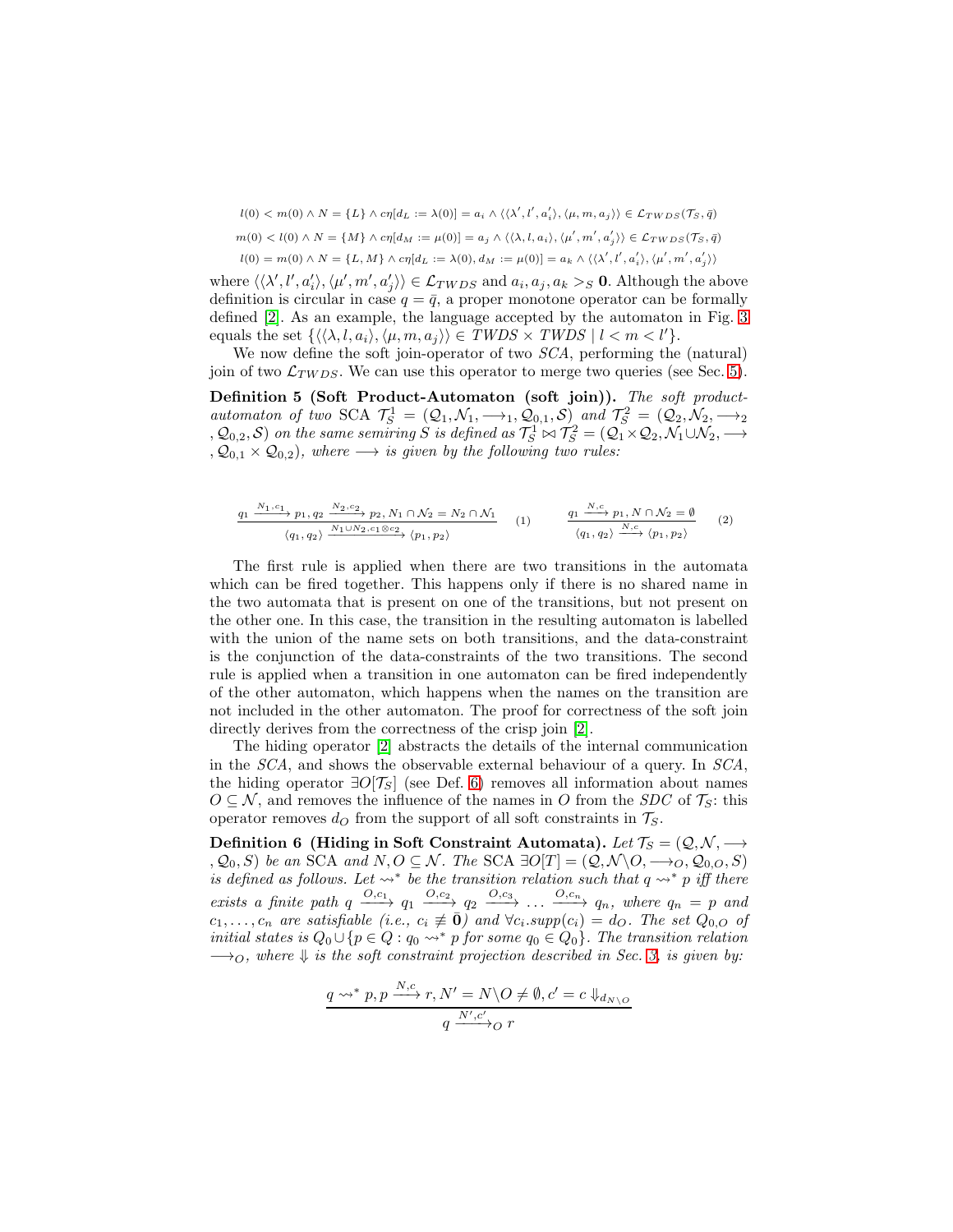## <span id="page-8-0"></span>5 Expressing Preference-based Queries

In this section we use *SCA* (see Sec. [4\)](#page-4-0) to model the queries we adopt to describe *i)* the behavior of the services a user is interested in, and *ii)* the preferences of the user with respect to data exchanged through I/O by the operations. The behavioral signature is described via the automaton states: the operations are described by the names on the transitions of the automata, as described in Sec. [4;](#page-4-0) the ordering of the operations is enforced by the ordering of the reached states. In addition, we use *SDC* (see Def. [2\)](#page-5-0) to model user's preferences for the data used by the service operations. Assigning these names to the actual names of the services in the database leads to a global preference for that service.

Our model assumes, ignoring details, the existence of a standard vocabulary (i.e., a domain-specific ontology) for messages and activities (e.g., OWL-S [\[14\]](#page-14-6)). Therefore, we suppose that all the names in the following examples are properly obtained from an ontology on services. Ontologies have already been used in the literature to help preference and similarity-based searches (see Sec. [2\)](#page-1-0), and serve as a common dictionary for queries and services.

In Fig. [5](#page-8-1) we show two first examples of soft queries: with  $q_0$  the user looks for a bibliography-search service that is able to search for conference papers by *Author*, while in case  $q_1$  the search is by *Title*. The preferences of the user are summarized by the two soft constraints  $c_1$  and  $c_2$ , which are represented in Fig. [6.](#page-8-2) These examples can be modeled with the *fuzzy* semiring  $\langle [0..1], \text{max}, \text{min}, 0, 1 \rangle$ :  $c_1$  states that the user prefers to have a search by first name (with a fuzzy score of 1), rather than to have it by full name (i.e.  $(0.8)$  or by last name (i.e.,  $(0.2)$ , while  $c_2$  states that the user prefers to have a search using the conference title instead of the paper title. The preference is equal to the bottom value of the semiring where not expressed (here,  $\mathbf{0} = 0$ ). The scenario for these queries corresponds to the fact that the user remembers the first name of the author, or the conference where he met the author, but he has a vague memory of the author's last name, and of the title of the paper the author presented at that conference.

Suppose now that our database contains the four services represented in Fig. [7.](#page-9-0) According to the preferences expressed by  $c_1$  and  $c_2$  in Fig. [6,](#page-8-2) queries  $q_0$  and  $q_1$  in Fig. [5](#page-8-1) return different preferences for each service, depending on the instantiation of variables  $d_{Author}$  and  $d_{Title}$ . Considering  $q_0$ , services a, b, and d have a respective preference of 0.2, 1, and 0.8. If query  $q_1$  is used instead, the possible results are services  $c$  and  $d$ , with respective preferences of 1 and



<span id="page-8-2"></span><span id="page-8-1"></span>**Fig. 5.** Two soft Constraint Automata Fig. 6. The definition of  $c_1$  and  $c_2$  in representing two different queries. Fig. [5.](#page-8-1)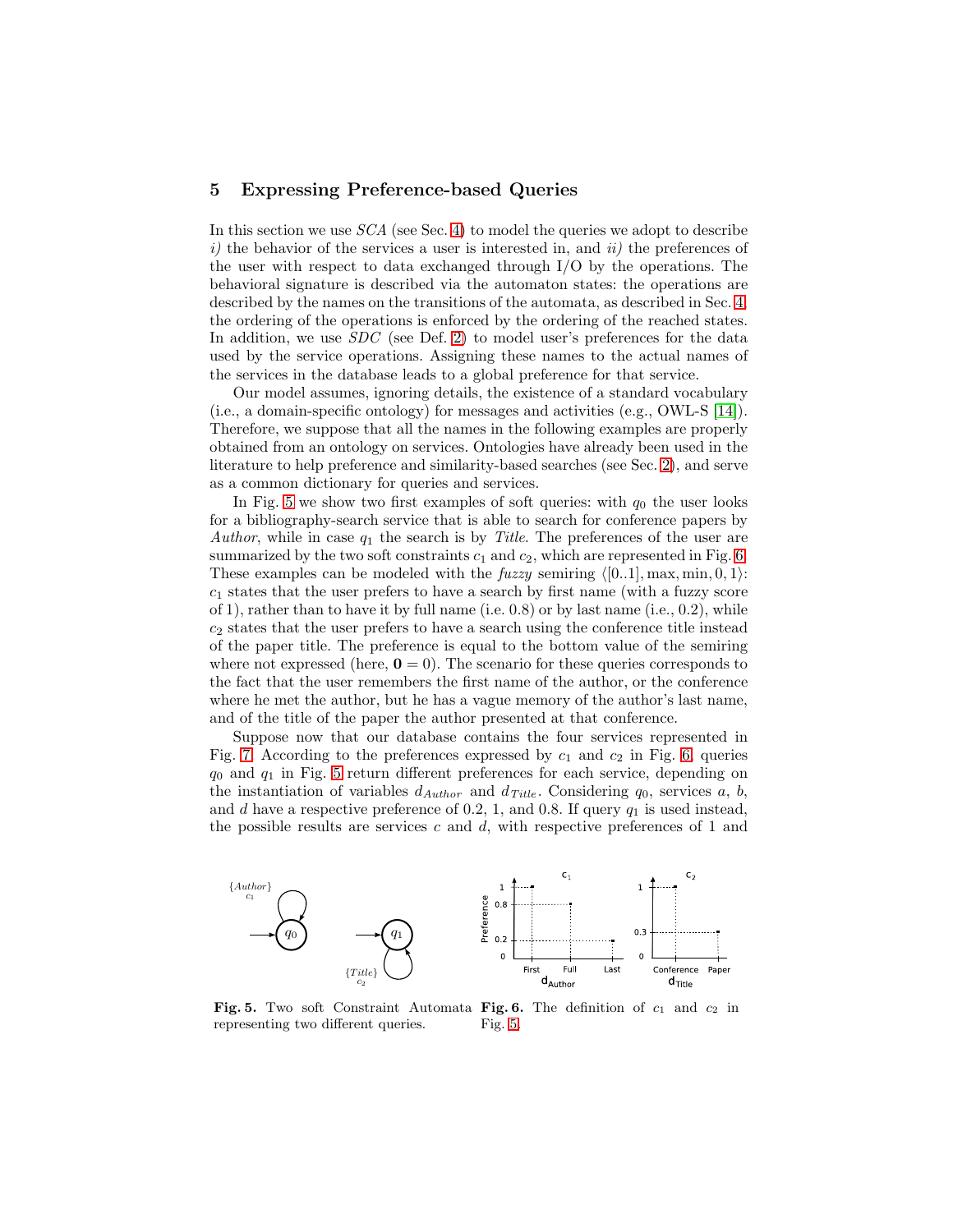

<span id="page-9-0"></span>Fig. 7. A database of services for the query in Fig. [5;](#page-8-1) d perfoms both kinds of search.

0.3. When more than one service is returned as the result of the search, the end user has the freedom to choose the best one according to his preferences: for the first query  $q_0$ , he can opt for service b, which corresponds to a preference of 1 (i.e., the top preference), while for query  $q_1$  he can opt for c (top preference as well). A possible programming-like declaration for service *a* in Fig. [7](#page-9-0) is "void Author(last)". Note that a fifth possible service in the database may implement a search by name initials, but according to  $c_1$  in Fig. [6,](#page-8-2) the user's preference for this service would be 0, i.e.  $c\eta[d_{Author} := Initials] = 0$ .

Note also that we can define *n*-ary soft constraints for more than one input data at the same time, in order to relate the preference for the values of two or more I/O data. For example, if we want to search by author and title at the same time, we can add a binary constraint c on  $d_{Author, Title}$ , such that  $c\eta[d_{Author} :=$ *First*,  $d_{Title} := Conference = a_1$ ,  $c\eta[d_{Author} := First, d_{Title} := Paper] = a_2$ , and  $a_1 >_S a_2$ . This means that, when we know the first name of the author, we prefer to search using the title of the conference, instead of the paper title.

In Fig. [8](#page-9-1) we provide a more complex example of a soft query, where we show the classical on-line purchase scenario cited in Sec. [1.](#page-0-0) In this case, the requirements of the user are *i)* a login/logout service, *ii)* an electronic basket that can be filled with the user's orders (at least one item has to be added before proceeding further), *iii)* a decision on the shipping method and, finally, *iv)* a payment service. Therefore, this query is expressed with the help of four different states modeling its behavior. The *SDC* expressing the user's preferences are represented in Fig. [8,](#page-9-1) where we suppose that the user expresses no preference for the data concerning the *Logout* service, i.e.,  $c_2 = \overline{1}$ . Note that, after the payment, the user can purchase a successive order without logging out.

In the following we show that the join and hiding operators presented in Sec. [4](#page-4-0) can be used to operate on queries. Query composition is useful in order



<span id="page-9-1"></span>Fig. 8. A more complex soft query for the on-line purchase scenario presented in Sec. [1.](#page-0-0)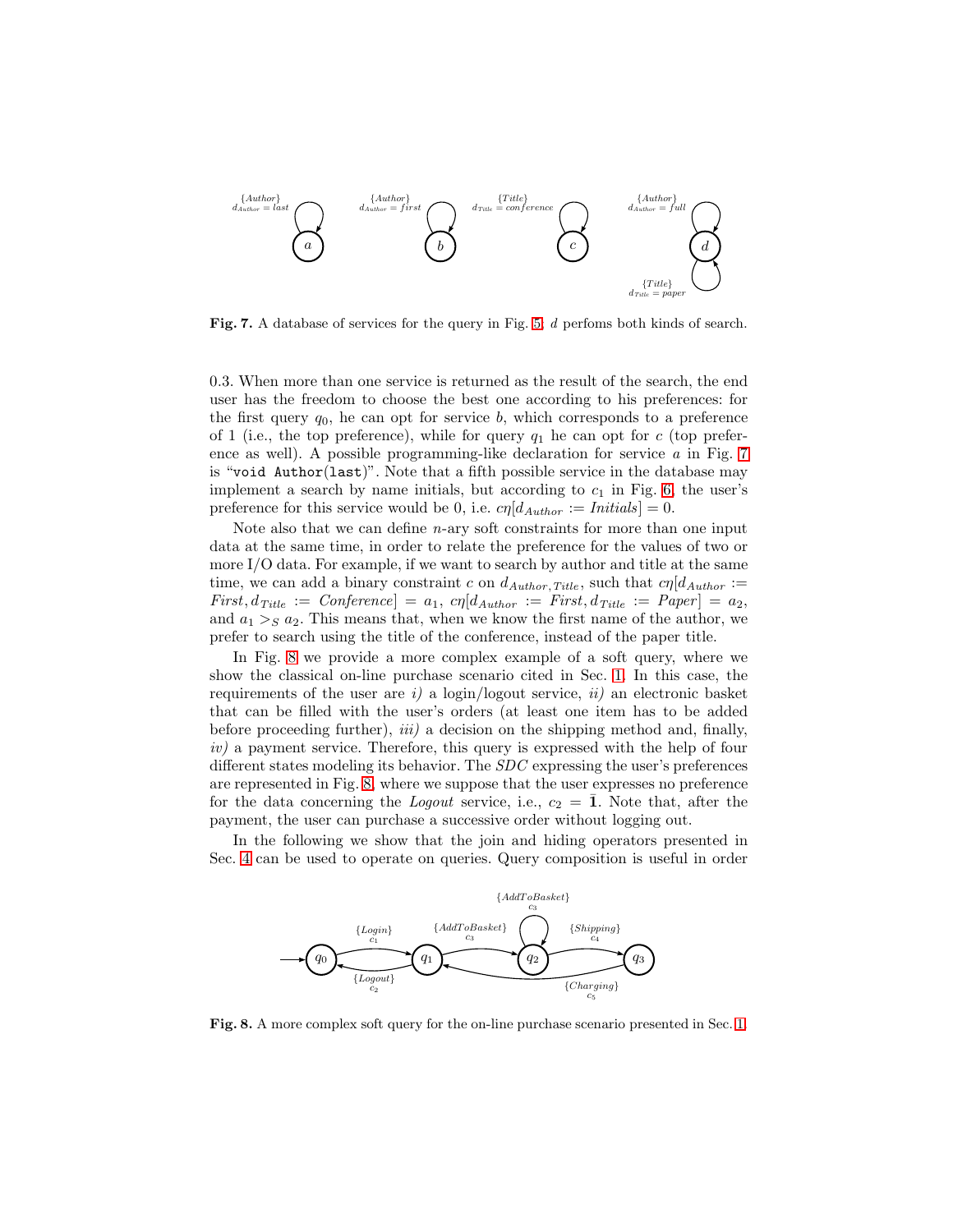

Fig. 9. The definition of  $c_1$ ,  $c_3$ ,  $c_4$ ,  $c_5$  for the query in Fig. [8](#page-9-1) (we suppose  $c_2 = \bar{1}$ ).  ${AddToBasket}$ 

<span id="page-10-0"></span>

Fig. 10. Two queries that can be composed (i.e., with join) to obtain Fig. [8.](#page-9-1)

to reuse part of a query into another one, or to split the query into different knowledge domains. For example, in Fig. [4](#page-4-0) the first query can be decided by the internal IT department of the company that needs to use the service, according to the internal security regulations, whereas the second query can be decided by the purchasing department of the company.

The hiding operator presented in Sec. [4](#page-4-0) can be used to hide some over constraining information from the query, if , for instance, the previous search has led to a "no result" answer for the user. If we suppose to ask query  $q_0$  in Fig. [11](#page-10-1) having a database as the one represented in Fig. [7,](#page-9-0) no result is returned because no service implements a search by *Author* and *Title* at the same time. Then the user may relax the query by hiding *Title*, and ask again obtaining as possible response services  $a, b$  and  $d$  in Fig. [7.](#page-9-0)

#### 5.1 Formally Reasoning on the Similarity of Queries

In the sequel we redefine the notions of bisimulation and simulation [\[2\]](#page-14-4) by considering soft constraints, instead of crisp ones.

**Definition 7 (Soft Bisimulation).** Let  $\mathcal{T}_S = (\mathcal{Q}, \mathcal{N}, \rightarrow, \mathcal{Q}_0, S)$  be an SCA *and let* R *be an equivalence relation on* Q*.* R *is called a soft bisimulation for*  $\mathcal{T}_S$  *if, for all pairs*  $(q_1, q_2) \in \mathcal{R}$ *, all*  $\mathcal{R}$ -equivalence classes  $P \in \mathcal{Q} \backslash \mathcal{R}$ *, and every*  $N \subseteq \mathcal{N}$ :  $sdc_{\mathcal{T}_S}(q_1, N, P) \equiv sdc_{\mathcal{T}_S}(q_2, N, P)$ .



<span id="page-10-1"></span>Fig. 11. Hiding information in a soft query.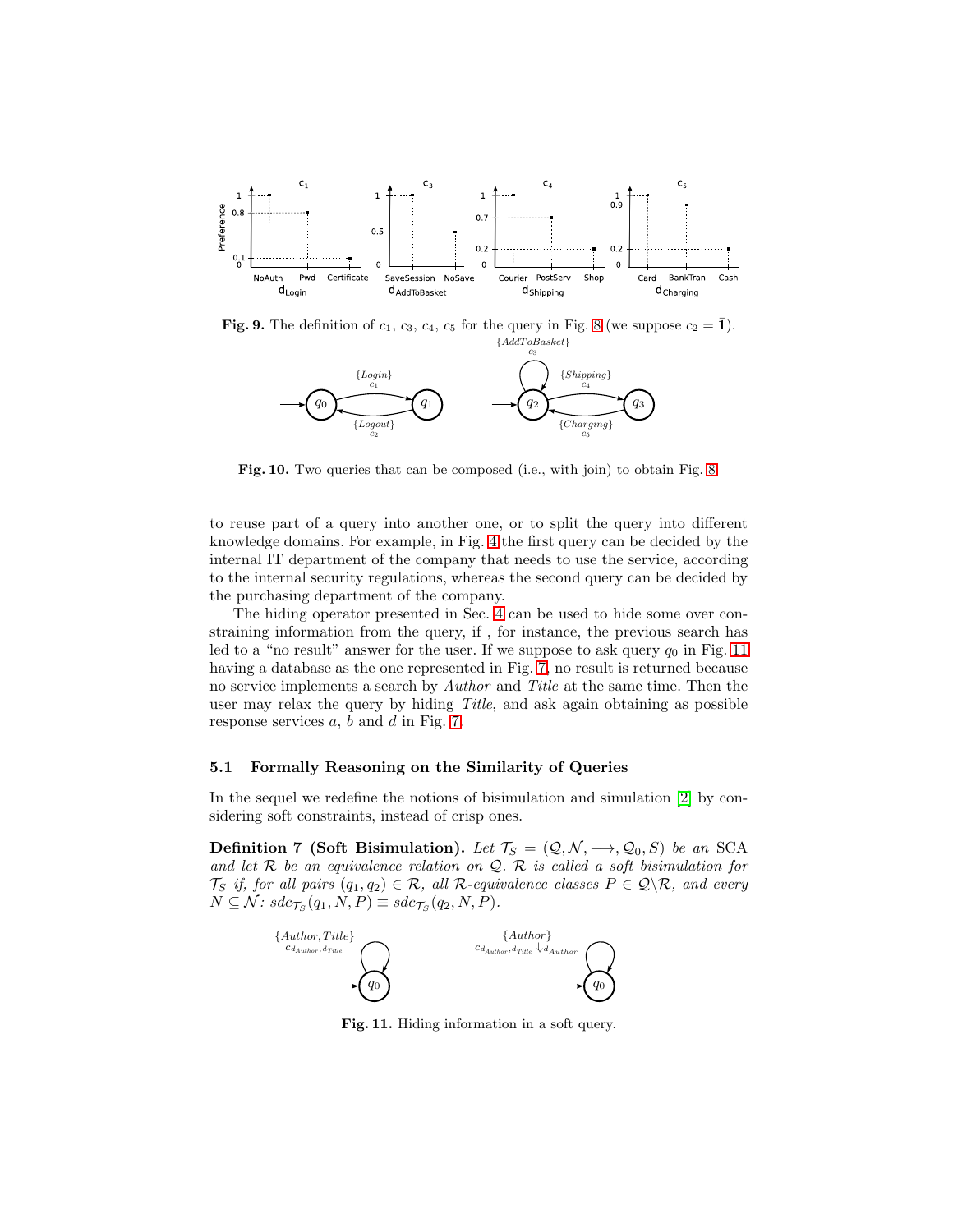As a reminder,  $c_1 \equiv c_2$  iff  $c_1 \eta = c_2 \eta = a$  for each assignment  $\eta$  (see Sec. [3\)](#page-2-0). States  $q_1$  and  $q_2$  are called bisimulation-equivalent  $(q_1 \sim q_2)$  iff there exists a bisimulation R with  $(q_1, q_2) \in \mathcal{R}$ . Two automata  $\mathcal{T}_S^1$  and  $\mathcal{T}_S^2$  are bisimulationequivalent  $(\mathcal{T}_{S}^1 \sim \mathcal{T}_{S}^2)$  iff their initial states are bisimulation-equivalent [\[2\]](#page-14-4).

**Definition 8 (Soft Simulation).** Let  $\mathcal{T}_S = (\mathcal{Q}, \mathcal{N}, \longrightarrow, \mathcal{Q}_0, S)$  be an SCA and *let*  $\mathcal{R}$  *be a binary relation on*  $\mathcal{Q}$ *.*  $\mathcal{R}$  *is called a soft simulation for*  $\mathcal{T}_S$  *if, for all pairs*  $(q_1, q_2) \in \mathcal{R}$ *, all*  $\mathcal{R}$ *-upward closed sets*  $P \subseteq \mathcal{Q}$ *, and every*  $N \subseteq \mathcal{N}$ *:*  $sdc_{\mathcal{T}_S}(q_1, N, P) \sqsubseteq sdc_{\mathcal{T}_S}(q_2, N, P).$ 

An automaton  $\mathcal{T}_S^2$  simulates another automaton  $\mathcal{T}_S^1$  iff every initial state of  $\mathcal{T}_S^1$  is simulated by an initial state of  $\mathcal{T}_S^2$ ; this relationship is denoted as  $\mathcal{T}_S^1 \preceq \mathcal{T}_S^2$ .

Soft bisimulation can be seen as a method to check the equivalence of two  $\mathcal{L}_{TWDS}$  languages, while soft simulation concerns language inclusion, as explained in [\[2\]](#page-14-4) for the crisp version. Moreover, since our timed streams are weighted as explained in Def. [1](#page-4-2) we can prove the following proposition:

**Proposition 1.** *Given two automata*  $\mathcal{T}_{S}^1$  *and*  $\mathcal{T}_{S}^2$  *able to parse the languages*  $\mathcal{L}_{TWDS_1}$  and  $\mathcal{L}_{TWDS_2}$  respectively, and  $\langle \lambda, l, a_i \rangle \in TWDS_1$  and  $\langle \mu, m, a_j \rangle \in$ TW DS2*, then:*

 $-If T_S^1 \sim T_S^2$  and  $\lambda(k) = \mu(k)$ , then  $a_i =_S a_j$ .  $-If \mathcal{T}_S^1 \preceq \mathcal{T}_S^2$  and  $\lambda(k) = \mu(k)$ , then  $a_i \geq_S a_j$ .

The proof derives from the fact that, if  $\mathcal{T}_{S}^1 \sim \mathcal{T}_{S}^2$ , then  $sdc_{\mathcal{T}_{S}^1}(q_1, N, P) \equiv$  $sdc_{\mathcal{T}_{\mathcal{S}}^{2}}(q_{2}, N, P)$ , and, if  $\mathcal{T}_{\mathcal{S}}^{1} \preceq \mathcal{T}_{\mathcal{S}}^{2}$ ,  $sdc_{\mathcal{T}_{\mathcal{S}}^{1}}(q_{1}, N, P) \sqsubseteq sdc_{\mathcal{T}_{\mathcal{S}}^{2}}(q_{2}, N, P)$ .

Bisimulation can be used to check if two queries are equivalent, that is if they search the same services with the same preferences expressed by a user. Simulation between  $\mathcal{T}_{S}^{1} \preceq \mathcal{T}_{S}^{2}$  can instead be used to check if the query expressed through  $\mathcal{T}_S^1$  is entailed by  $\tilde{\mathcal{T}}_S^2$ , and, consequently, the latter's returned services are a subset of the former's. Note that simulation/bisimulation for weighted automata (i.e., not for *SCA*) has already been defined in the literature [\[8\]](#page-14-17)

# <span id="page-11-0"></span>6 Similarity-based Queries

In Sec. [5](#page-8-0) we adopted the theory extended in Sec. [4](#page-4-0) to represent the queries using crisp synchronization constraints (i.e., "crisp names") and soft data-constraints. This way, it is possible to guide the search according to the preferences of the user concerning the data used by the service operations.

In this section, we focus on similarity-based search, instead of preferencebased one: transition names are not crisp anymore, but we allow for different operations considered somehow similar for the purposes of the user's query. Note that a similar service can be used, e.g., when the "preferred" one is down due to a fault, or when it offers bad performances due to the high number of requests. Definition [9](#page-11-1) formalizes the notion of soft synchronization-constraint.

<span id="page-11-1"></span>Definition 9 (Soft Synch.-constraint). *A soft synchronization-constraint is a function*  $c: (V \to \mathcal{N}) \to A$  *defined over a semiring*  $S = \langle A, +, \times, \mathbf{0}, \mathbf{1} \rangle$ *, where* V is a finite set of variables for each  $I/O$  port, and  $N$  is the set of  $I/O$  port *names of the* SCA*.*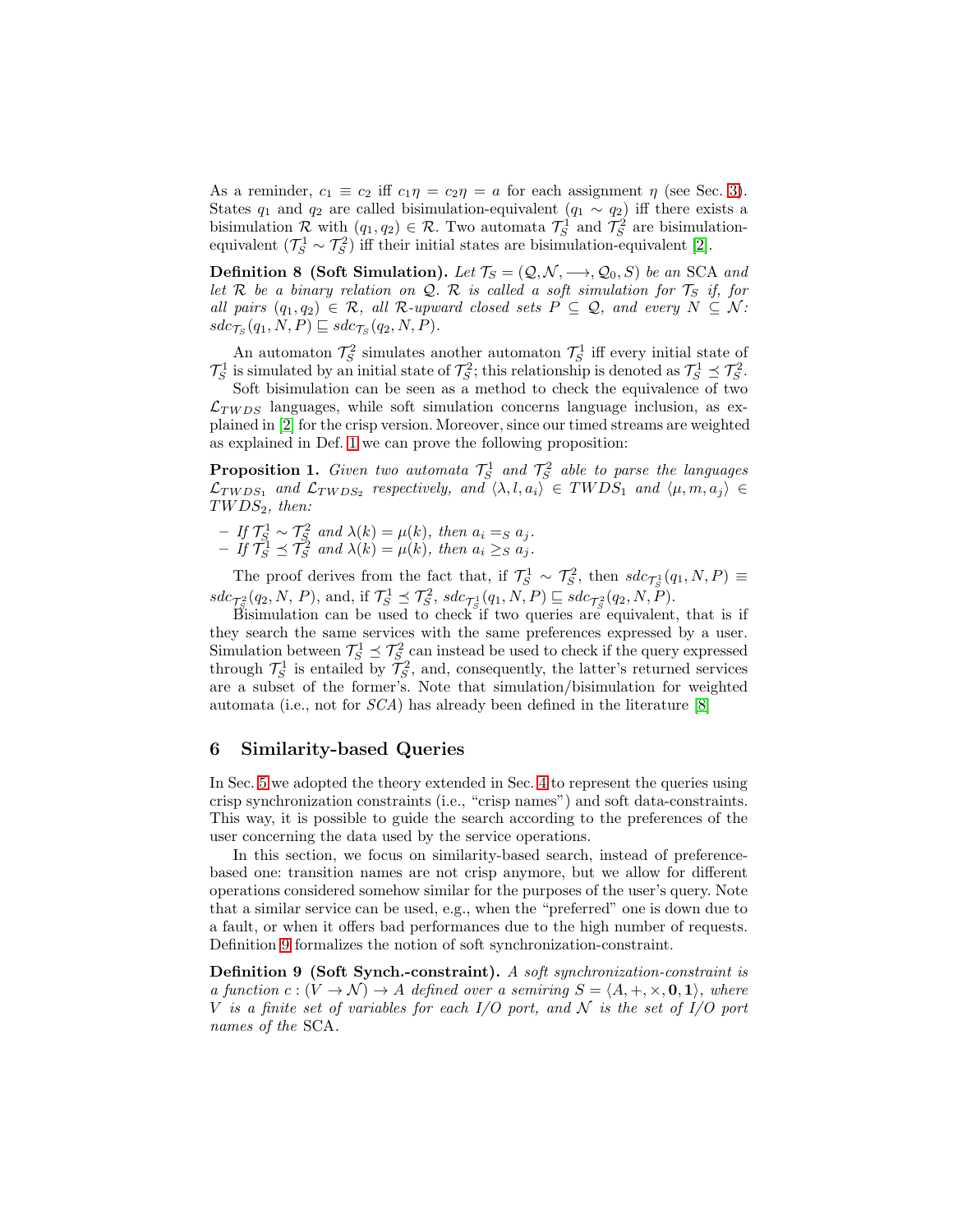For example, suppose that a user asks only query  $q_0$  in Fig. [5.](#page-8-1) The possible results are services a, b and d in Fig. [7,](#page-9-0) since service c only performs a search based on the *Title* of the paper, and not on the *Author*. However, the two services are very similar, and a user may be satisfied also by retrieving (and then, using) service c. This can be accomplished with the query in Fig. [12,](#page-12-0) where  $c_x \eta[x := Author] = 1$ , and  $c_x \eta[x := Title] = 0.7$ . In Fig. [13](#page-12-1) we show a similarity-based query for our on-line purchase scenario: in this case, we have  $V = \{x_1, x_2, x_3, x_4, x_5, x_6\}$ , and the domain for each of these variables is  $\mathcal{N} =$ {*MutualLogin*, *Login*, *Logout*, *AddToBasket*, *Shipping*, *Charging*, *SendEstimate*}. A user can also choose for a mutual login in the first step, and for an estimate of the price instead of a direct charging.



<span id="page-12-1"></span><span id="page-12-0"></span>Fig. 12. A similarity-based query for Fig. 13. A similarity-based query for the onthe Author/Title example. line purchase service.

#### <span id="page-12-2"></span>6.1 A Mapping to Soft Constraint Satisfaction Problems

In this section we map our similarity-based search into a SCSP  $P$  (see Sec. [3\)](#page-2-0); by solving  $P$ , we find the services in the database closest to the requirements expressed by a user's query. We use this solving method for two fundamental reasons: first, constraint programming is a declarative and very expressive means to quickly define the acceptable results in terms of constraint relationships. Second, SCSPs (and in general, Constraint Programming) come with several AI-based techniques that can be used to cut the search space and improve efficiency. For example, an  $\alpha$ -cut on the branch-and-bound search can be used to stop the search as soon as the preference of the partial solution becomes worse than a threshold specified by the user. In this way, we can find only the  $\alpha$ -consistent solutions (see Sec. [3\)](#page-2-0), thus sparing computational resources for those solutions with a worse-than- $\alpha$  preference, which would not be selected by the user after all. This is particularly desirable with very large databases of services, containing interfaces with thousands of operations and thousands of behavioral states.

**Mapping.** We propose a mapping M such that, given the  $SCA$   $\mathcal{T}_S = (Q, \mathcal{N}, \rightarrow)$ ,  $\mathcal{Q}_0$ , S) (i.e., our query), and a database of services  $DB = \{\mathcal{T}_1, \mathcal{T}_2, \ldots, \mathcal{T}_h\}$  rep-resented by h crisp constraint automata [\[2\]](#page-14-4), we obtain  $\mathcal{M}(\mathcal{T}_S, DB) = P$ , where  $P = \langle S, V, D, C \rangle$  is a SCSP (see Sec. [3\)](#page-2-0). For each transition i in the automaton  $\mathcal{T}_S$  modeling the query, we use two variables  $x_i, y_i$  representing the source and destination states of the transition. A variable  $z_i$  represents the operation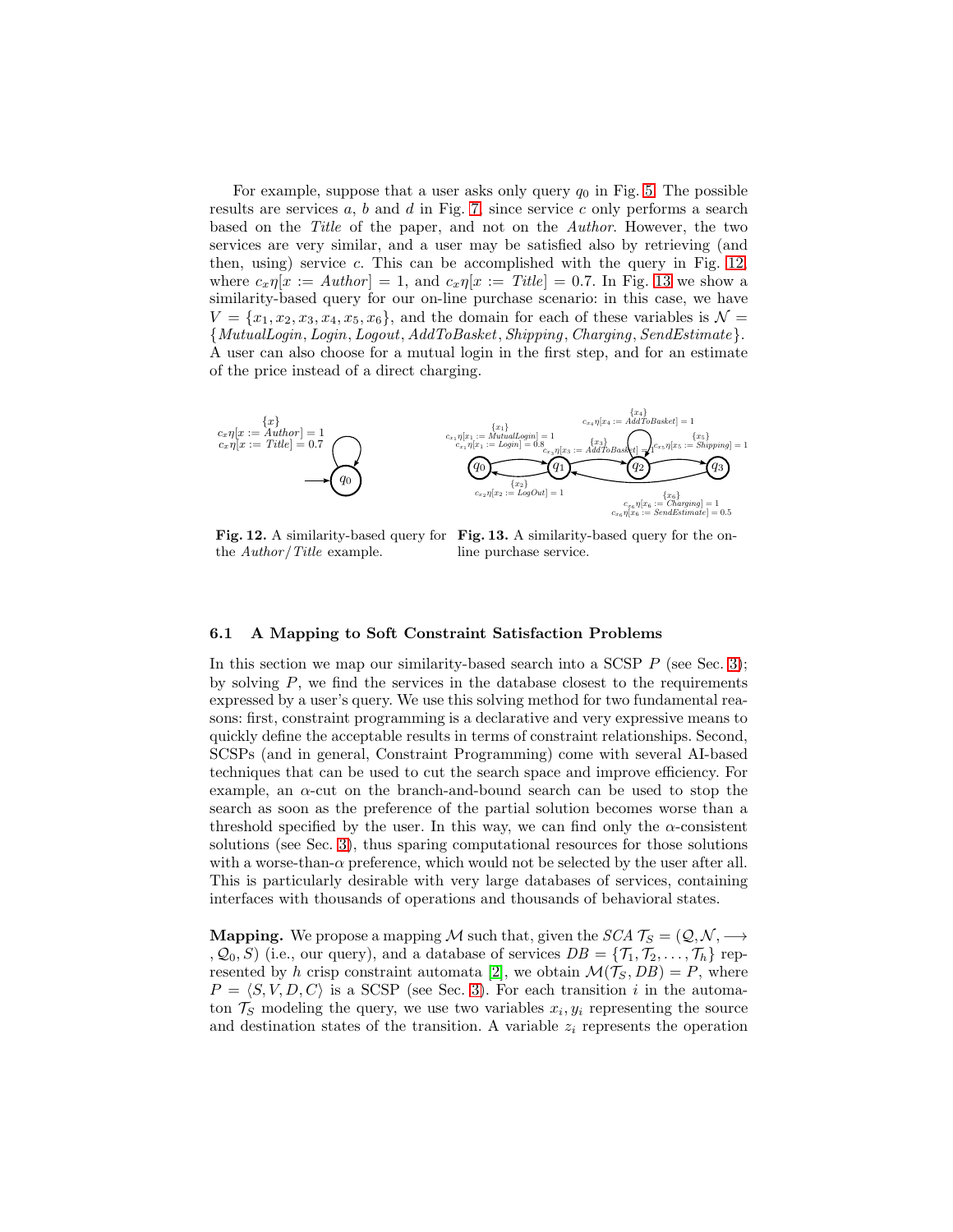names that we associate with transition *i*. Therefore,  $V = \bigcup \{x_i, y_i, z_i\}$ , for  $i = 1$ .. ( $|\longrightarrow_i| \in \mathcal{T}_S$ ). Concerning the domain of the variables in  $V, \forall x_i, y_i \in$  $V.D_{x_i,y_i} = \{Q_1 \cup Q_2 \cup \cdots \cup Q_h\} = Q_{DB}$  (where, e.g.,  $Q_1 \in \mathcal{T}_1$ ), and  $\forall z_i \in \mathcal{T}_1$  $V.D_{z_i} = \{N \mid N \subseteq \mathcal{N}_{DB}\}\,$ , where  $\mathcal{N}_{DB}$  is the set of operation names used by the services in  $DB$ .  $k$  is the total number of states for the services in the database, i.e.,  $k = \mathcal{Q}_{DB}$ . We identify two different classes of constraints to build  $C \in P$ :

- Automaton-structure constraints. With this set of constraints, we force the solutions (i.e., the crisp automata in DB) to respect the structure of automaton  $\mathcal{T}_S$  modeling the query. For each  $q_a \stackrel{N_l}{\longrightarrow} q_b \in DB$   $(q_a, q_b \in \mathcal{Q}_{DB})$ , we have  $c_{x_i,y_i}(x_i = q_a, y_i = q_b) = 1$ , and 0 otherwise. In addition, we also need to enforce the sequence of the states/transitions in the solution, according to the one expressed by the query. For example, if we have  $q_{x_i} \longrightarrow q_{y_i}$  and  $q_{x_j} \longrightarrow q_{y_j}$ , and  $y_i = x_j$  in  $\mathcal{T}_S$ , we need to add  $c_{x_j, y_i}(x_j = y_i) = 1$ , and **0** otherwise.
- Name-preference constraints. These constraints model the preference for the name on the transition. For each  $q_a \stackrel{N_l}{\longrightarrow} q_b \in DB$ ,  $c_{x_i,y_i,z_i}(x_i = q_a, y_i = q_b, z_i = n_l) = a$ , where  $a \in A$  (the set of preferences in S) represents the preference for name  $n_l$ .

Example 1. Here we list all the automaton-structure constraints with a preference better than 0, that model the query in Fig [13:](#page-12-1)  $c_{x_1,y_1}(x_1 = q_a, y_1 = q_b) = 1$ ,  $c_{x_2,y_2}(x_2 = q_c, y_2 = q_d) = 1, \ c_{x_1,y_2}(x_1 = y_2) = 1, \ c_{x_2,y_1}(x_2 = y_1) = 1,$  $c_{x_3,y_3}(x_3 = q_a, y_3 = q_b) = 1, c_{x_3,y_2}(x_3 = y_2) = 1, c_{x_4,y_4}(x_4 = q_a, y_4 = q_b) = 1,$  $c_{x_4,y_4}(x_4=y_4)=1, c_{x_4,y_3}(x_4=y_3)=1, c_{x_5,y_5}(x_5=q_4,y_5=q_6)=1, c_{x_5,y_4}(x_5=y_6)=1$  $y_4$  = 1,  $c_{x_6,y_6}(x_6 = q_a, y_6 = q_b) = 1$ ,  $c_{x_6,y_5}(x_6 = y_5) = 1$ ,  $c_{x_3,y_6}(x_3 = y_6) = 1$ , for each  $q_a \longrightarrow q_b$  in the service database. In the following we list also the name-preference constraints with a preference better than 0:  $c_{x_1,y_1,z_1}(x_1 = q_a, y_1 = q_b, z_1 = \{Login\}) = 0.8, c_{x_1,y_1,z_1}(x_1 = q_a, y_1 =$  $q_b, z_1 = \{MutualLogin\}) = 1, c_{x_2,y_2,z_2}(x_2 = q_a, y_2 = q_b, z_2 = \{Logout\}) = 1,$  $c_{x_3,y_3,z_3}(x_3 = q_a, y_3 = q_b, z_3 = \{AddToBasket\}) = 1, c_{x_4,y_4,z_4}(x_4 = q_a, y_4 =$  $q_b, z_4 = \{AddToBasket\}) = 1, c_{x_5,y_5,z_5}(x_5 = q_a, y_5 = q_b, z_5 = \{Shipping\}) = 1,$  $c_{x_6,y_6,z_6}(x_6=q_a,y_6=q_b,z_6=\text{{Charging}})=1$  and  $c_{x_6,y_6,z_6}(x_6=q_a,y_6=q_b,z_6=\text{cm}$  ${SendEstimate}$ ) = 0.5, for each  $q_a \stackrel{n_l}{\longrightarrow} q_b$  in the service database.

# <span id="page-13-0"></span>7 Conclusion

In this paper, we have proposed a general formal framework to express both preference and similarity-based queries for the SOC paradigm, as WSs. This framework has evolved from Constraint Automata [\[2\]](#page-14-4) (to model the behavior of services) and semiring-based soft constraint [\[5,](#page-14-2)[4\]](#page-14-3) (to model preference values): we merged these two ingredients to obtain *SCA*, which comprise the tool we use to model these kinds of queries. The resulting framework can parametrically deal with different systems of semiring-based preferences.

In the future, we will automate the search by implementing the mapping proposed in Sec. [6.1](#page-12-2) into a real constraint programming environment, such as *CHOCO* [\[12\]](#page-14-18), and test the performance results. Moreover, we want to unify both preference and similarity-based queries in a single framework, to be able to express similarity-based queries with preferences on the input data.